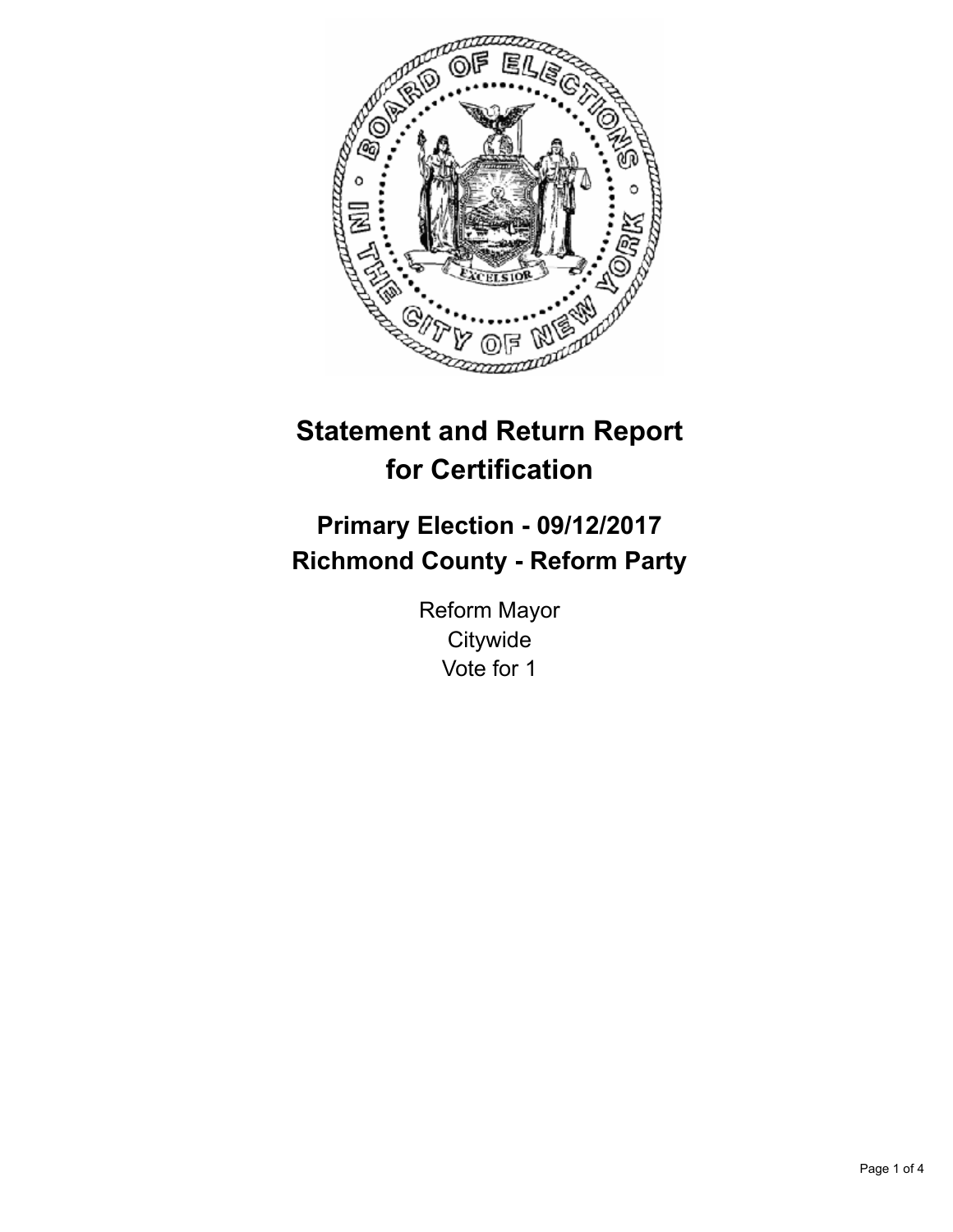

### **Assembly District 61**

| <b>PUBLIC COUNTER</b>                                    | 146            |
|----------------------------------------------------------|----------------|
| MANUALLY COUNTED EMERGENCY                               | 0              |
| ABSENTEE / MILITARY                                      | 17             |
| <b>AFFIDAVIT</b>                                         | 0              |
| <b>Total Ballots</b>                                     | 163            |
| Less - Inapplicable Federal/Special Presidential Ballots | 0              |
| <b>Total Applicable Ballots</b>                          | 163            |
| <b>SAL F. ALBANESE</b>                                   | 76             |
| BILL DEBLASIO (WRITE-IN)                                 | 25             |
| <b>BO DIETL (WRITE-IN)</b>                               | 3              |
| DEBORAH L. ROSE (WRITE-IN)                               | 3              |
| KAMILLAH HANKS (WRITE-IN)                                | 5              |
| LOLA IBRAHIM (WRITE-IN)                                  | $\overline{2}$ |
| MICHAEL TOLKIN (WRITE-IN)                                | 3              |
| NICOLE MALLIOTAKIS (WRITE-IN)                            | 37             |
| UNATTRIBUTABLE WRITE-IN (WRITE-IN)                       | 5              |
| <b>Total Votes</b>                                       | 159            |
| Unrecorded                                               | 4              |

### **Assembly District 62**

| <b>PUBLIC COUNTER</b>                                    | 177            |
|----------------------------------------------------------|----------------|
| <b>MANUALLY COUNTED EMERGENCY</b>                        | 0              |
| ABSENTEE / MILITARY                                      | 9              |
| <b>AFFIDAVIT</b>                                         | 3              |
| <b>Total Ballots</b>                                     | 189            |
| Less - Inapplicable Federal/Special Presidential Ballots | 0              |
| <b>Total Applicable Ballots</b>                          | 189            |
| <b>SAL F. ALBANESE</b>                                   | 93             |
| BILL DEBLASIO (WRITE-IN)                                 | 9              |
| <b>BO DIETL (WRITE-IN)</b>                               | $\overline{7}$ |
| KENNETH BONAMO (WRITE-IN)                                |                |
| NICOLE MALLIOTAKIS (WRITE-IN)                            | 76             |
| <b>Total Votes</b>                                       | 186            |
| Unrecorded                                               | 3              |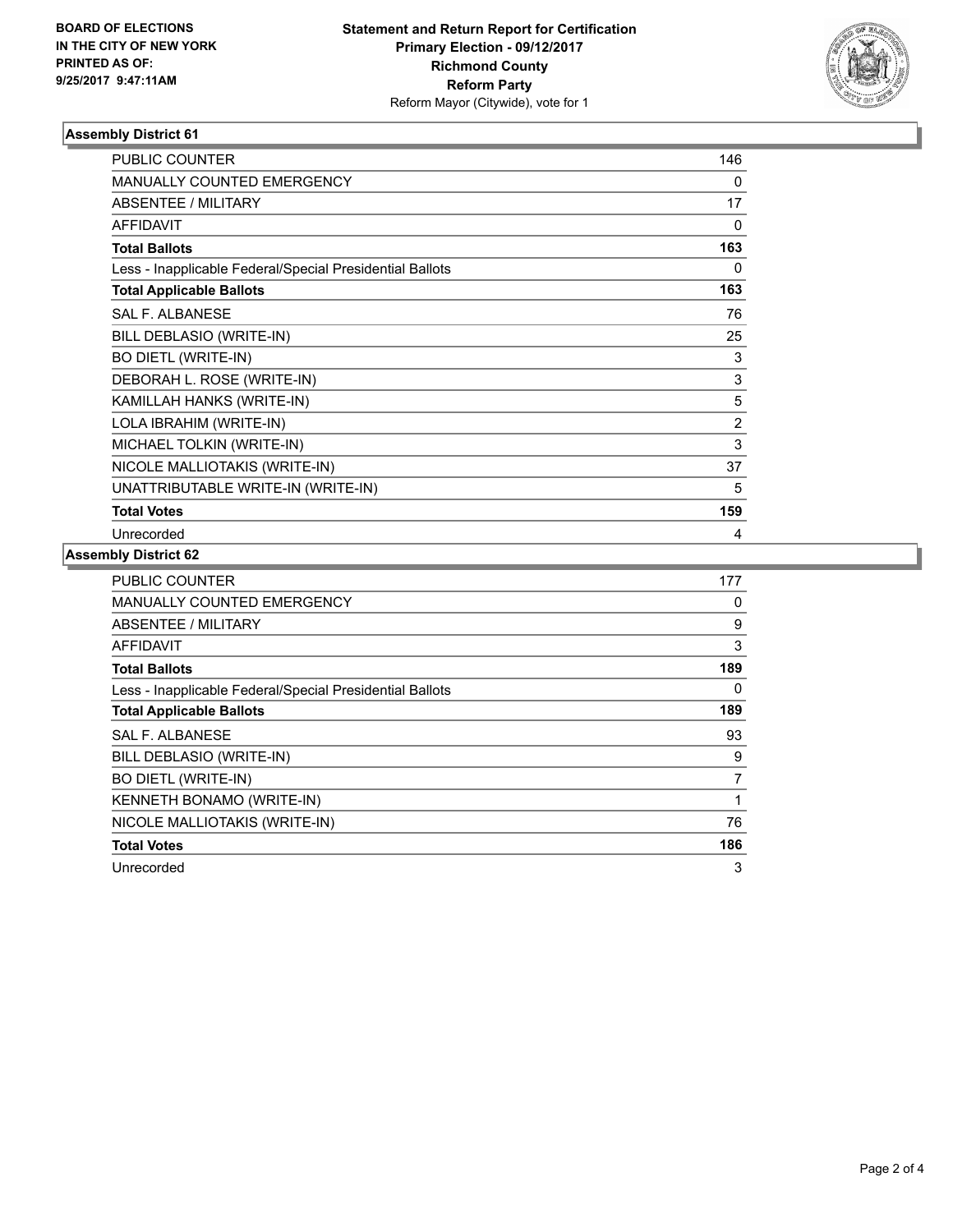

### **Assembly District 63**

| <b>PUBLIC COUNTER</b>                                    | 145            |
|----------------------------------------------------------|----------------|
| <b>MANUALLY COUNTED EMERGENCY</b>                        | 0              |
| <b>ABSENTEE / MILITARY</b>                               | 26             |
| <b>AFFIDAVIT</b>                                         | 0              |
| <b>Total Ballots</b>                                     | 171            |
| Less - Inapplicable Federal/Special Presidential Ballots | 0              |
| <b>Total Applicable Ballots</b>                          | 171            |
| <b>SAL F. ALBANESE</b>                                   | 78             |
| BILL DEBLASIO (WRITE-IN)                                 | 19             |
| <b>BO DIETL (WRITE-IN)</b>                               | 9              |
| CALRIS MIAO (WRITE-IN)                                   | 1              |
| CARMELO ANTHONY (WRITE-IN)                               | 1              |
| DEBORAH L. ROSE (WRITE-IN)                               | 5              |
| KAMILLAH HANKS (WRITE-IN)                                | 1              |
| MICHAEL TOLKIN (WRITE-IN)                                | 1              |
| NICOLE MALLIOTAKIS (WRITE-IN)                            | 49             |
| ROBERT GANGI (WRITE-IN)                                  | 1              |
| UNATTRIBUTABLE WRITE-IN (WRITE-IN)                       | $\overline{2}$ |
| <b>Total Votes</b>                                       | 167            |
| Unrecorded                                               | 4              |

### **Assembly District 64**

| <b>PUBLIC COUNTER</b>                                    | 148 |
|----------------------------------------------------------|-----|
| <b>MANUALLY COUNTED EMERGENCY</b>                        | 0   |
| ABSENTEE / MILITARY                                      | 16  |
| <b>AFFIDAVIT</b>                                         | 1   |
| <b>Total Ballots</b>                                     | 165 |
| Less - Inapplicable Federal/Special Presidential Ballots | 0   |
| <b>Total Applicable Ballots</b>                          | 165 |
| <b>SAL F. ALBANESE</b>                                   | 68  |
| BILL DEBLASIO (WRITE-IN)                                 | 10  |
| <b>BO DIETL (WRITE-IN)</b>                               | 4   |
| MICHAEL TOLKIN (WRITE-IN)                                | 1   |
| NICOLE MALLIOTAKIS (WRITE-IN)                            | 74  |
| ROBERT GANGI (WRITE-IN)                                  | 1   |
| UNATTRIBUTABLE WRITE-IN (WRITE-IN)                       | 3   |
| <b>Total Votes</b>                                       | 161 |
| Unrecorded                                               | 4   |